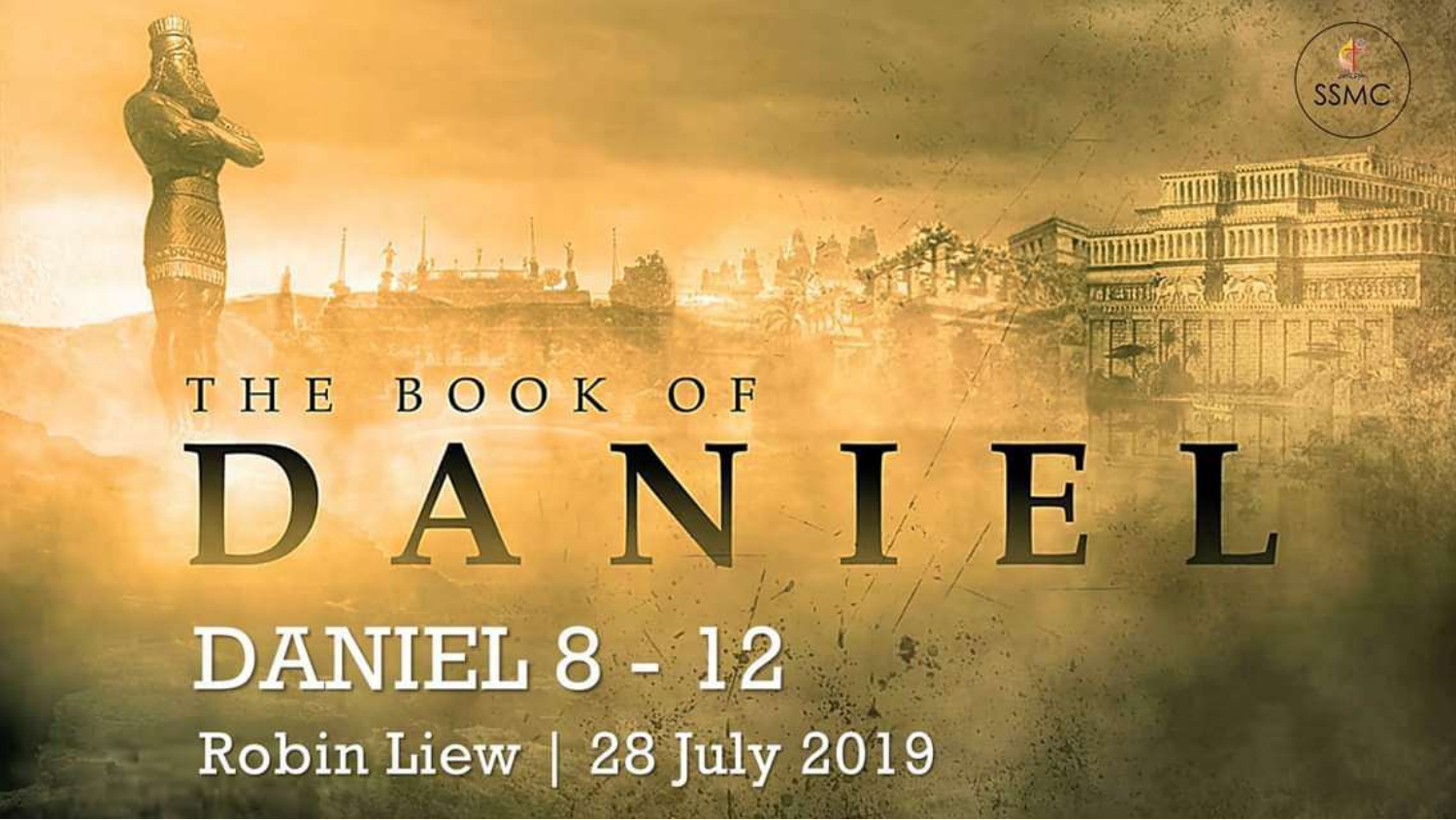



# How to Read the Bible<br>for All Its Worth



Gordon D. Fee Douglas Stuart

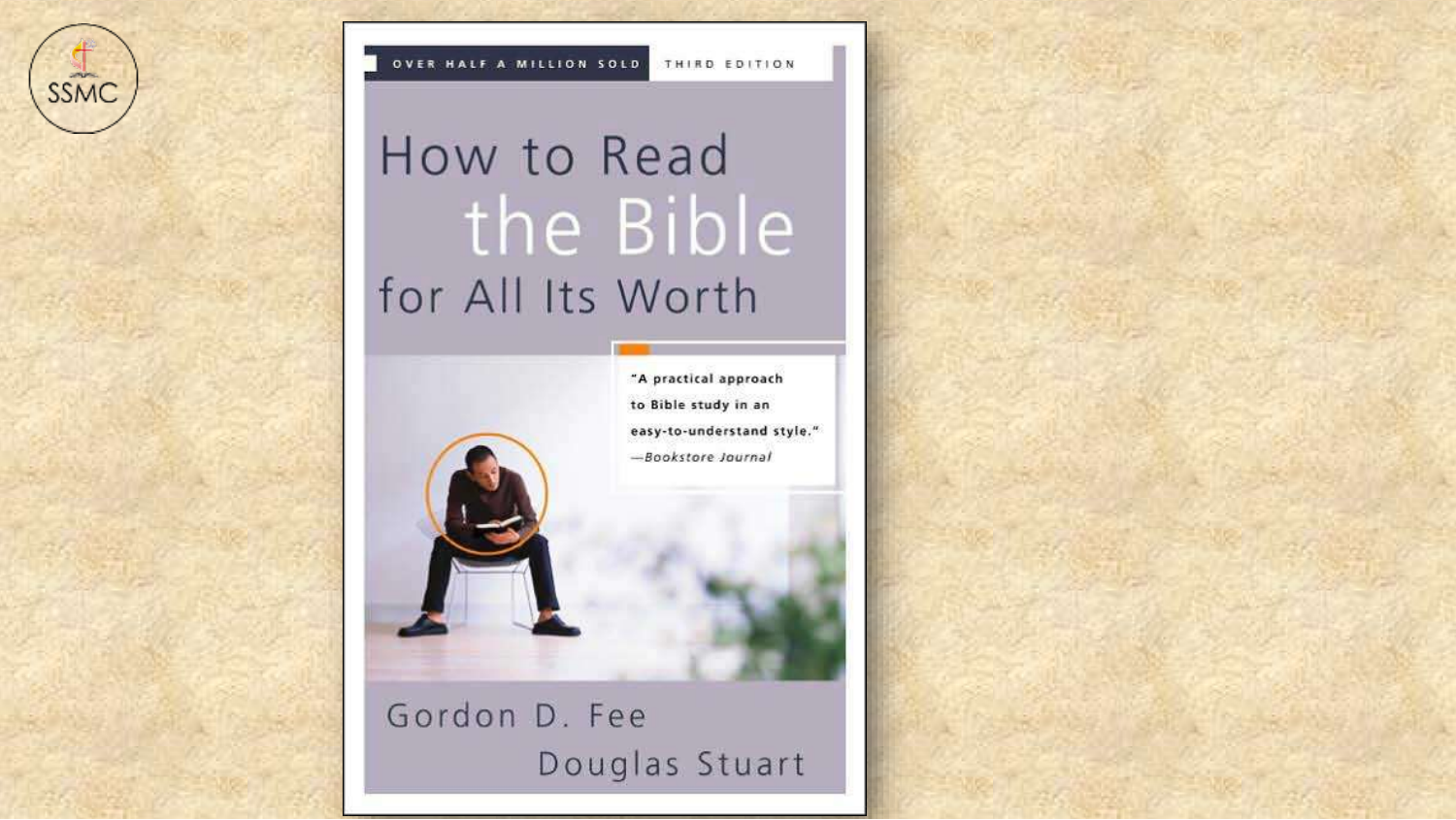

**Prophecy/Apocalyptic Writings**

- **Forth-Telling vs Fore-Telling**
- **Straight on view** vs **Side View**



**Chronological Perspective**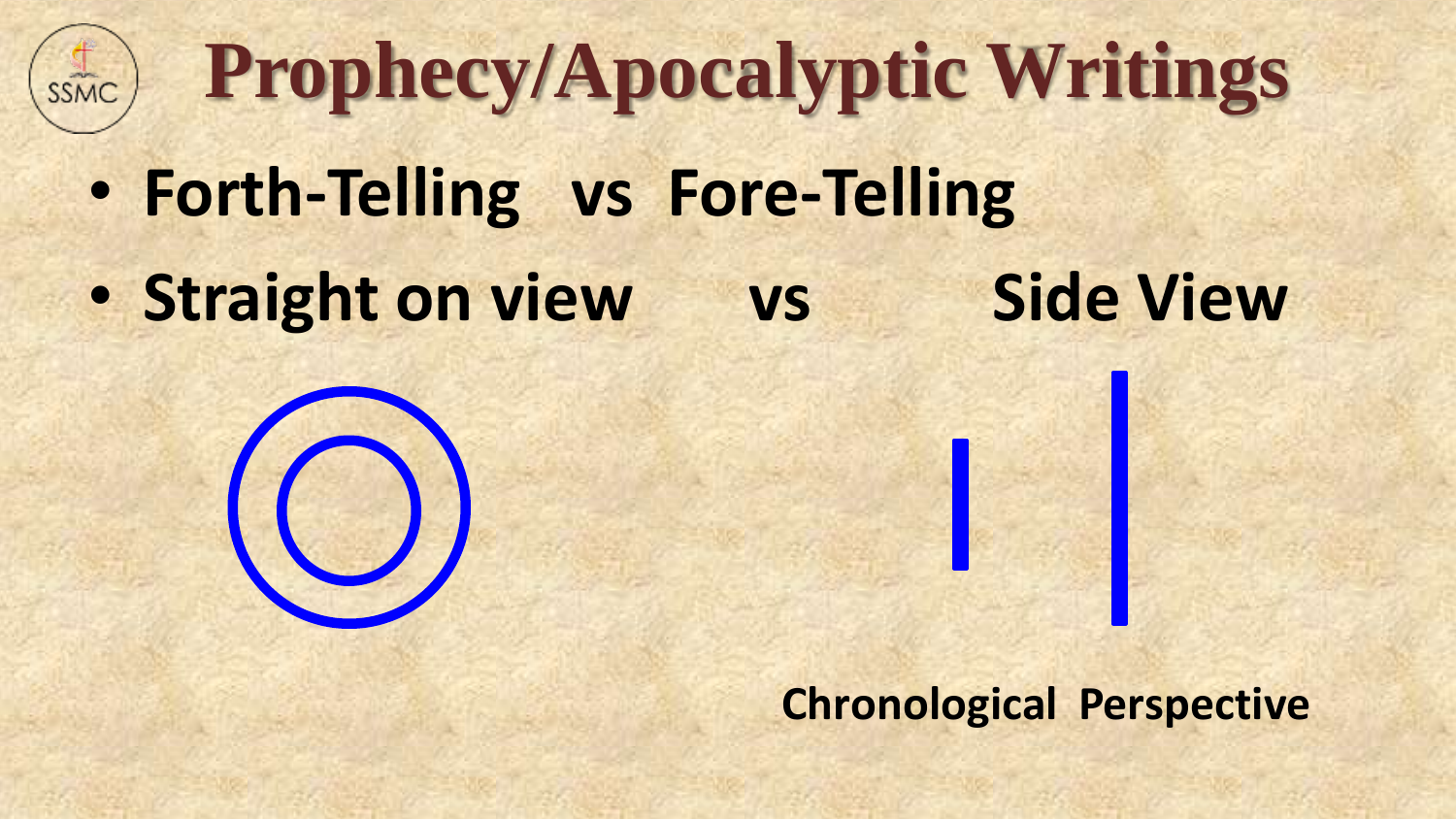# **Prophecy/Apocalyptic Writings**

- Visions, dreams , cryptic language, images not literal - metaphorical
- Use of times and events into neat packages, symbolic numbers
- Do not go beyond what the author intended
- Big dose of humility. Do not be dogmatic with 'your' interpretation. Principle – Orthodoxy and Orthopraxy.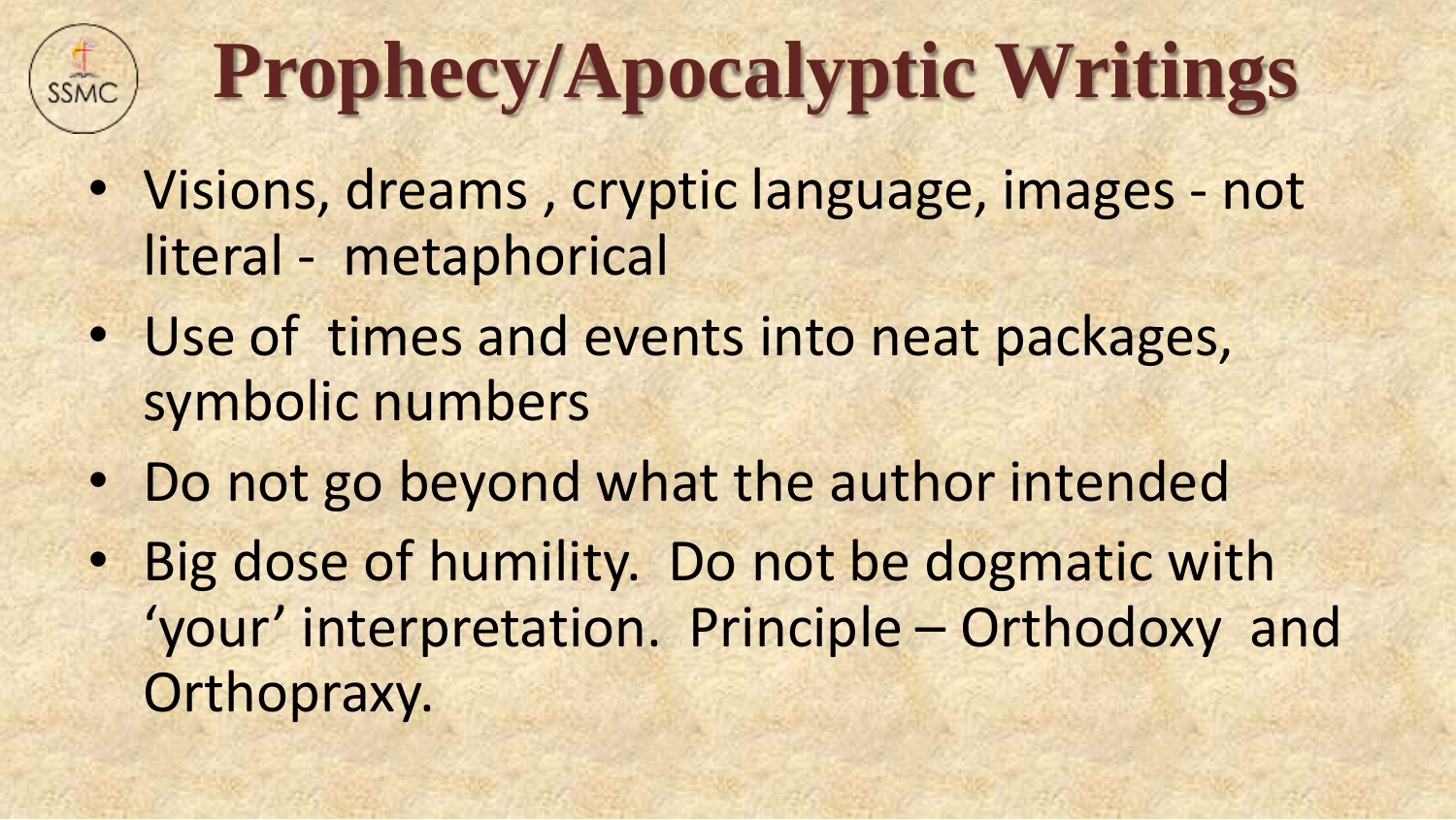| $\frac{4}{55}$             | <b>Babylon</b><br>$(605 - 538)$<br>BC) | Medo-<br><b>Persia (538 -</b><br>331 BC) | <b>Greece</b><br>$(331-146 BC)$         | <b>Rome</b><br>$(146 BC -$<br>476 AD)                         | <b>Eternal Kingdom</b>                 |
|----------------------------|----------------------------------------|------------------------------------------|-----------------------------------------|---------------------------------------------------------------|----------------------------------------|
| Dan 2<br>Colossal<br>Image | Head of<br><b>GOLD</b>                 | Breast,<br>arms of<br><b>SILVER</b>      | Belly, thighs<br>of BRASS               | Legs of<br>IRON,<br>Feet of<br><b>IRON</b> and<br><b>CLAY</b> | Rock, cut not by<br>human hands        |
| Dan 7<br>4-Beast           | Lion                                   | <b>Bear</b>                              | Leopard                                 | <b>Strong</b><br><b>Beast</b>                                 | <b>Ancient of Days</b><br>/ Son of Man |
| Dan 8<br>Ram and<br>Goat   |                                        | Ram                                      | Goat<br>1-horn<br>4-horn<br>Little horn |                                                               |                                        |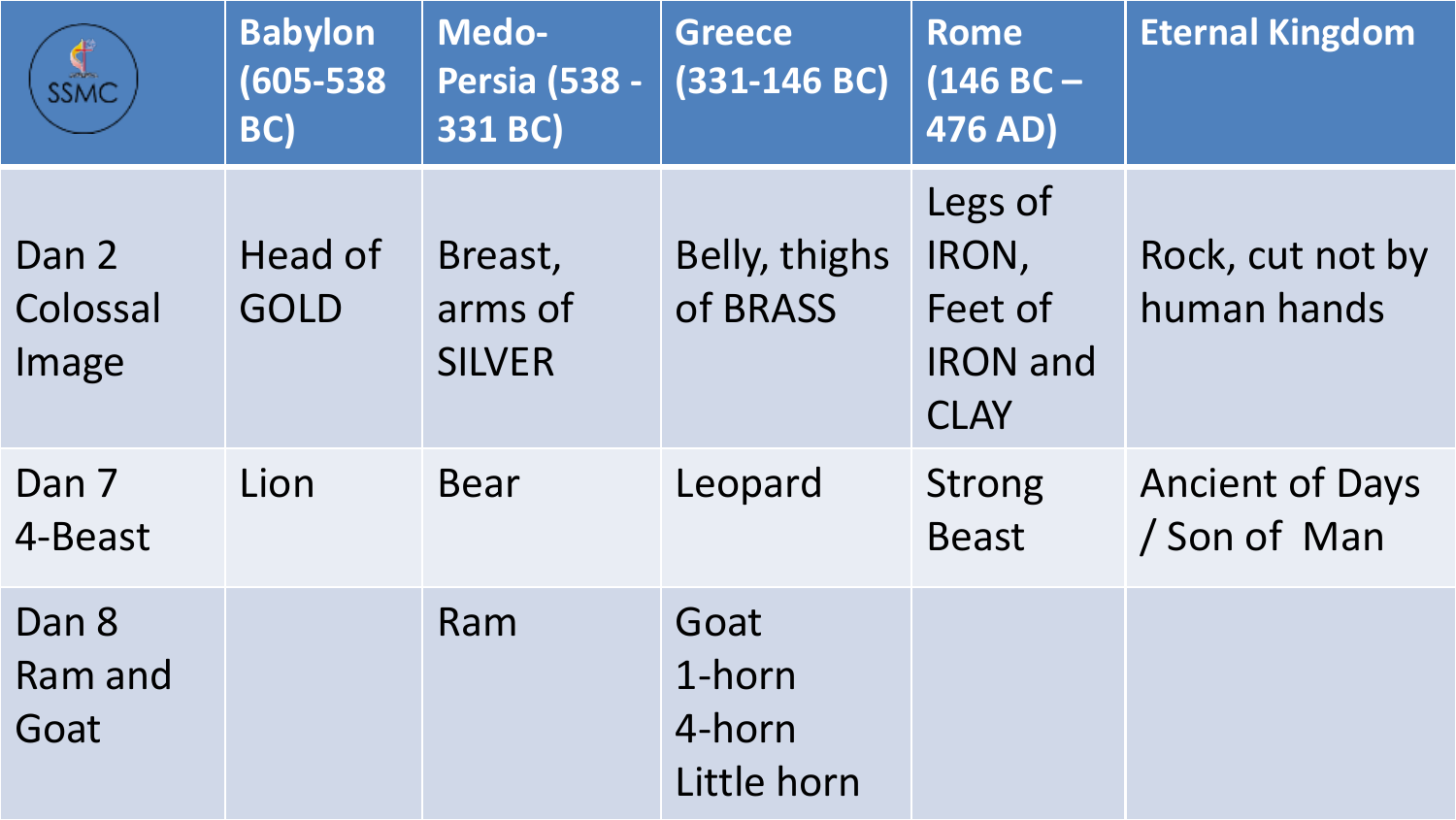

### **The Grecian Empire**

#### • **Dan 8 Goat**

- **1 prominent horn (Alexander the Great)**
- **4 prominent horns (4 generals : Ptolemy, Seleucus, Lysimachus, Cassander)**
- **1 little horn (Antiochus Epiphanes IV)**  – **Dan 8 : 9 - 12**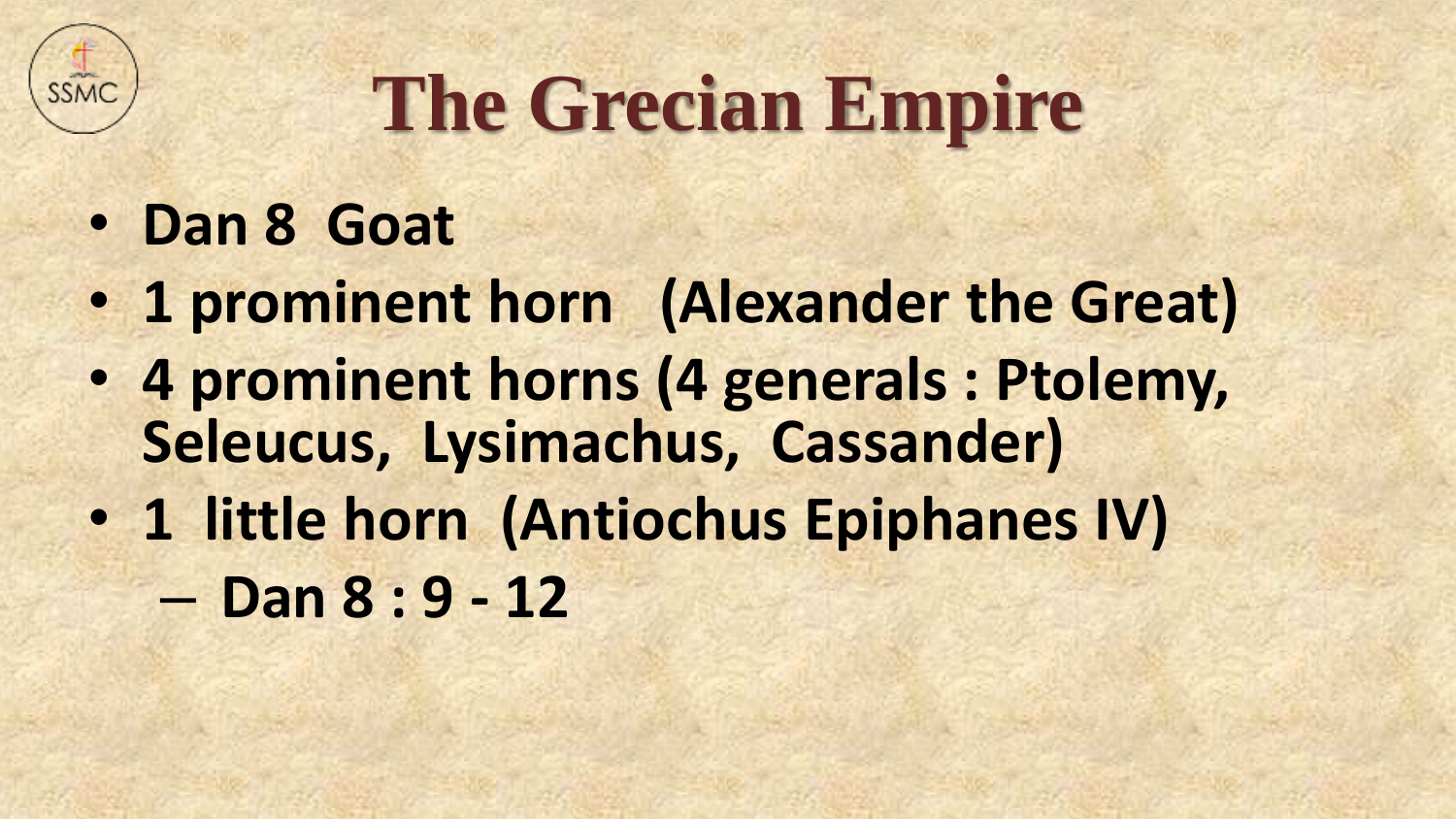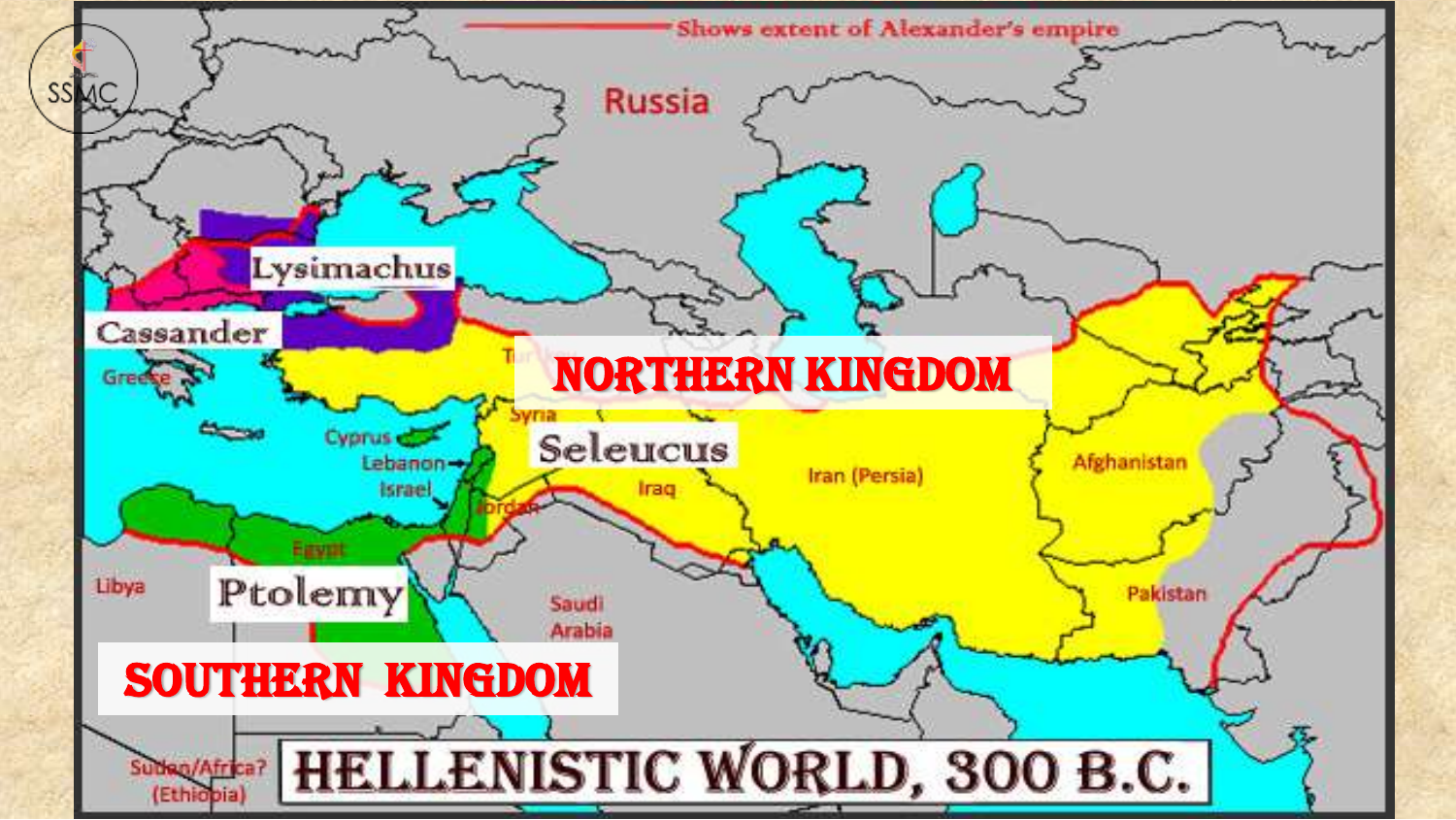# **The Grecian Empire**

- **Dan 11 - The Northern Kingdom and Southern Kingdom**
- **Antiochus Epiphanes IV (11:21-35)**
- **Enforce "Hellenisation" upon the Jews**
- **167 BC Jerusalem Temple was desecrated (11:31)**
- **Maccabean Revolt 167 – 160 BC (Matthatias Maccabeus & 5 sons)**
- **165 BC Temple Rededicated, Hanukkah**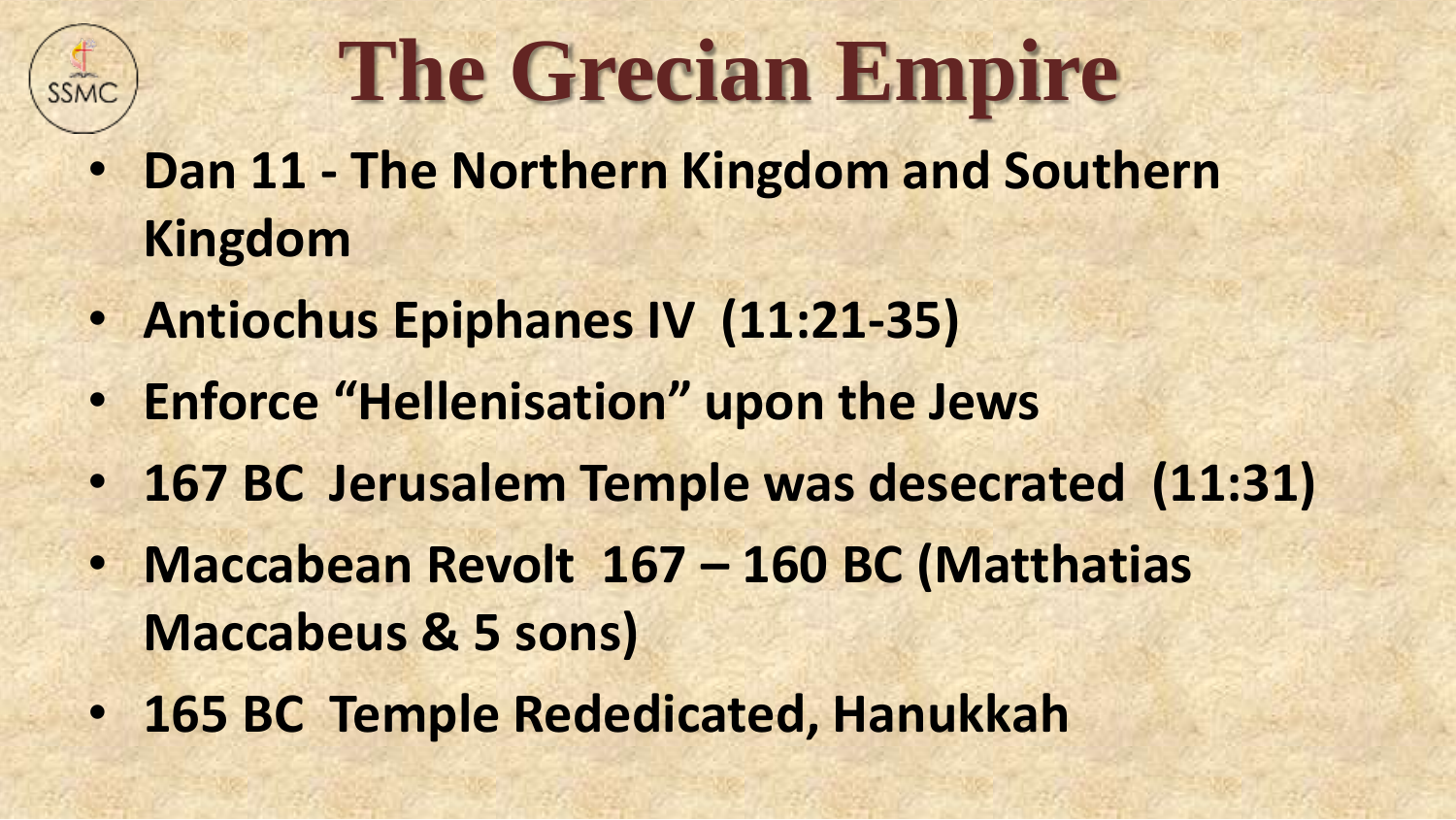

# **The Grecian Empire**

- **Antiochus Epiphanes IV**
- **A precursor to the "Anti-Christ"**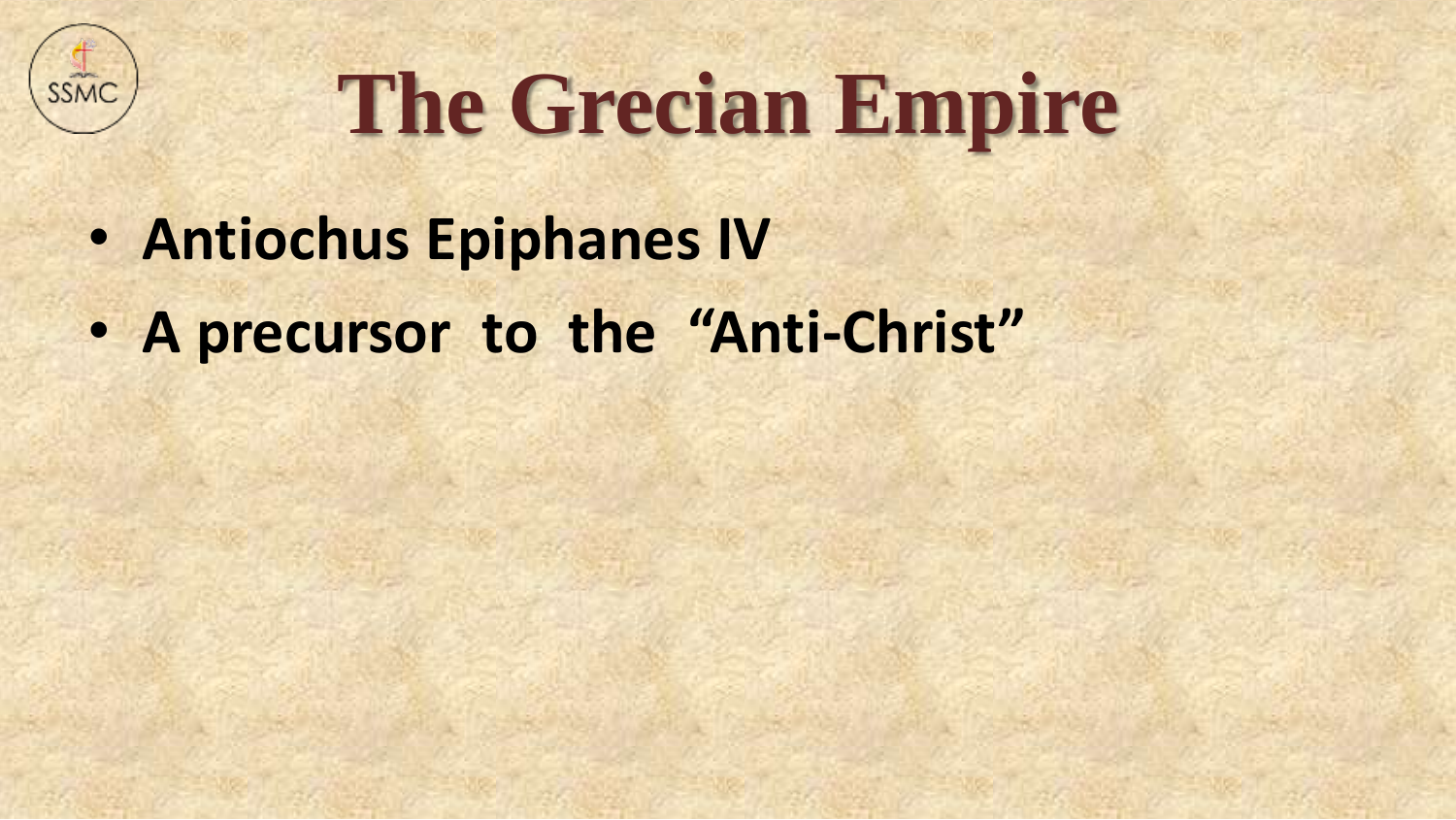

# **The Roman Empire**

- **Dan 7:7 Beast with 10 horns**
- **Dan 7:8 A little horn (11th horn) will come**
- **Dan 7: 23-25**
- **Rev 13: 1-7 First Beast (leopard, bear and lion)**
- **Rev 13 : 11-18 Second Beast (a person)**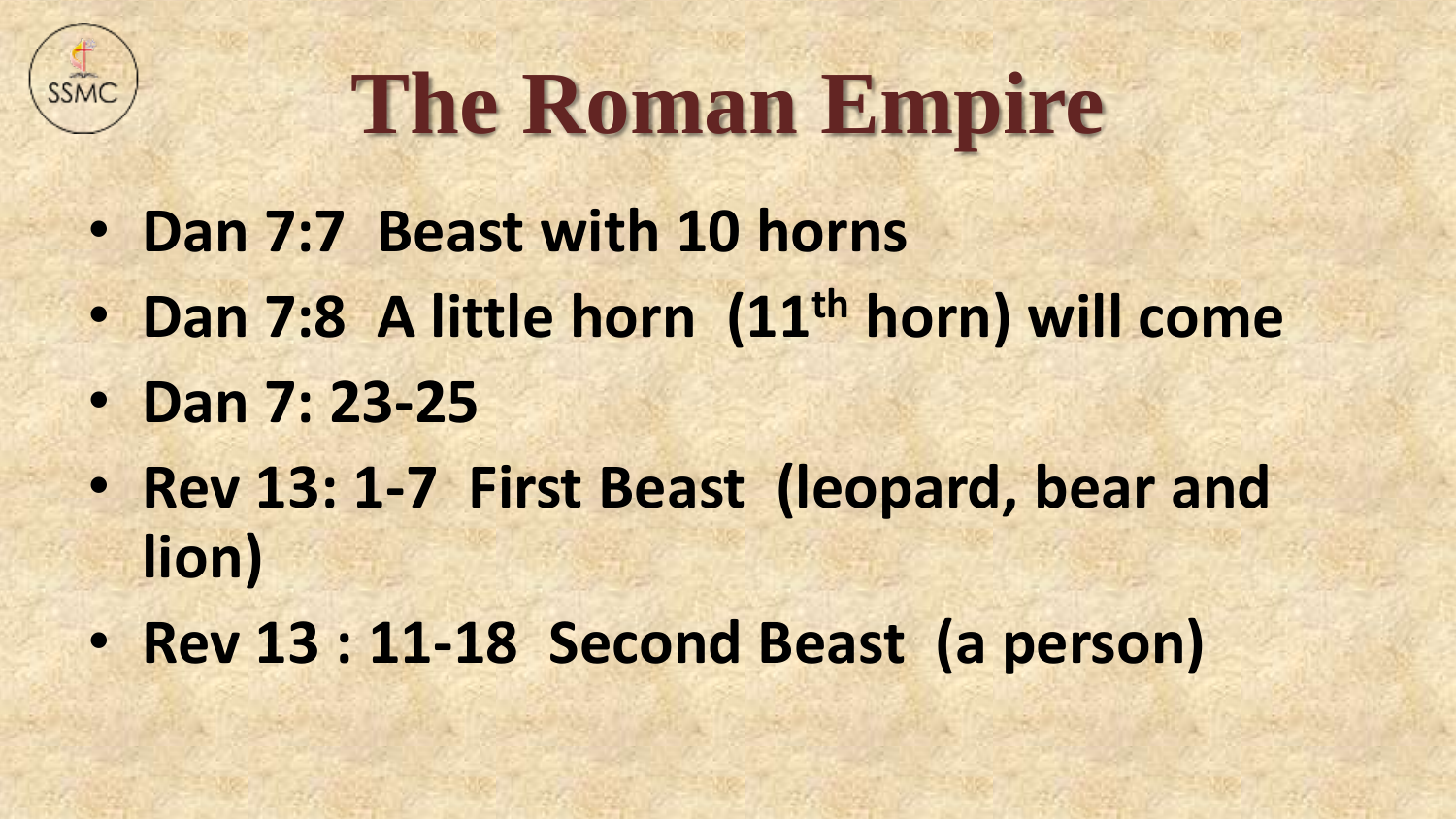# **The 'End Time' Roman Empire**

- **An empire or system in place**
- **A person the 'Anti-Christ' shall emerge**
- **He shall come into prominence in the last One 'Seven' of the Seventy 'Sevens'.**
- **The saints shall be handed over to him for a time, times and half a time (Dan 7:25; 11:7, Rev 13:5)**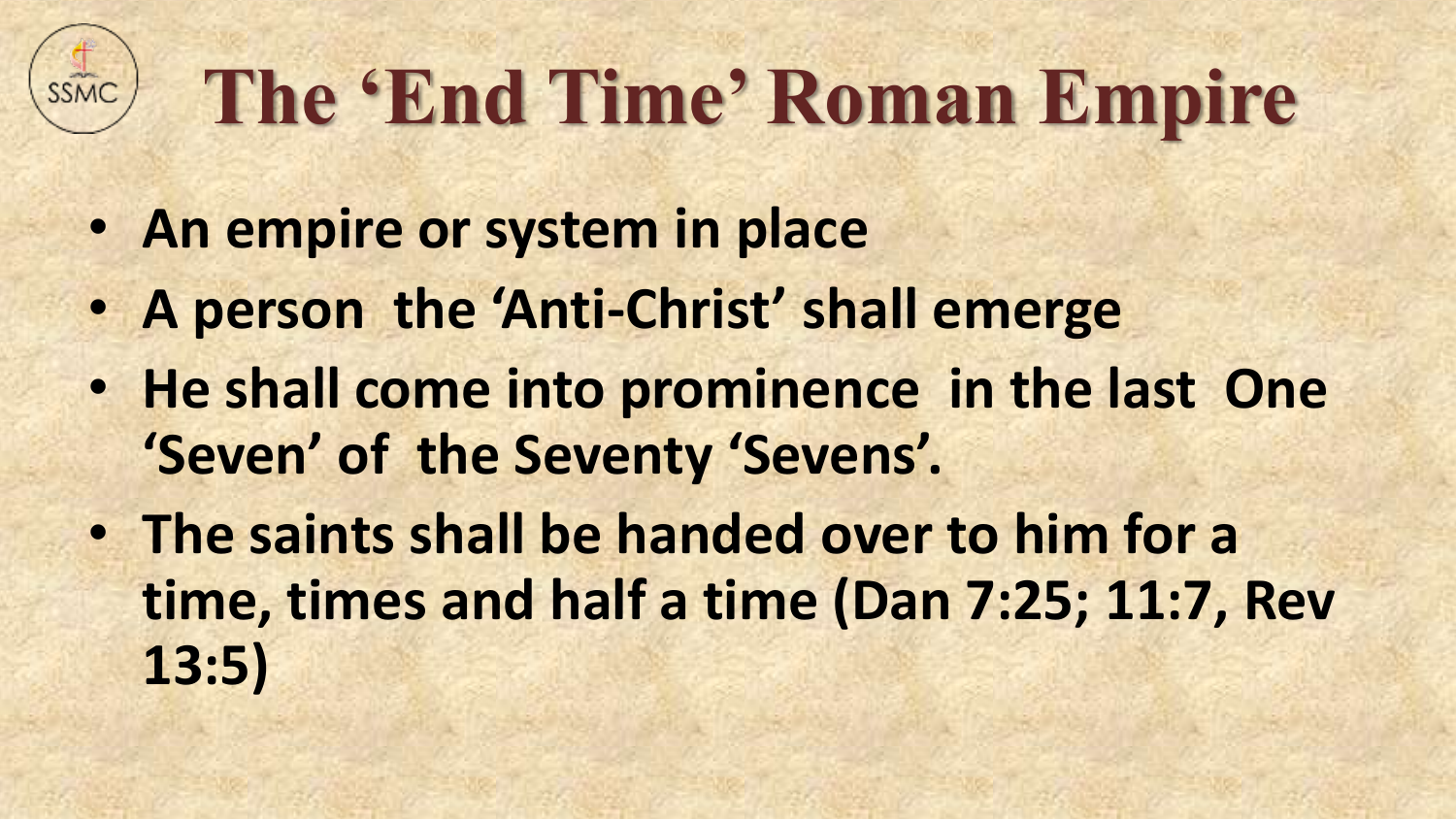

### **Seventy 'Sevens' Mystery The end of the age**

- **Dan 9:24-27** 
	- **1. finish (shut-up/restrain) transgression,**
	- **2. to put an end (complete) to sin,**
	- **3. to atone for wickedness,**
	- **4. to bring in everlasting righteousness,**
	- **5. to seal up vision and prophecy**
	- **6. to anoint the Most Holy Place (or Holy One)**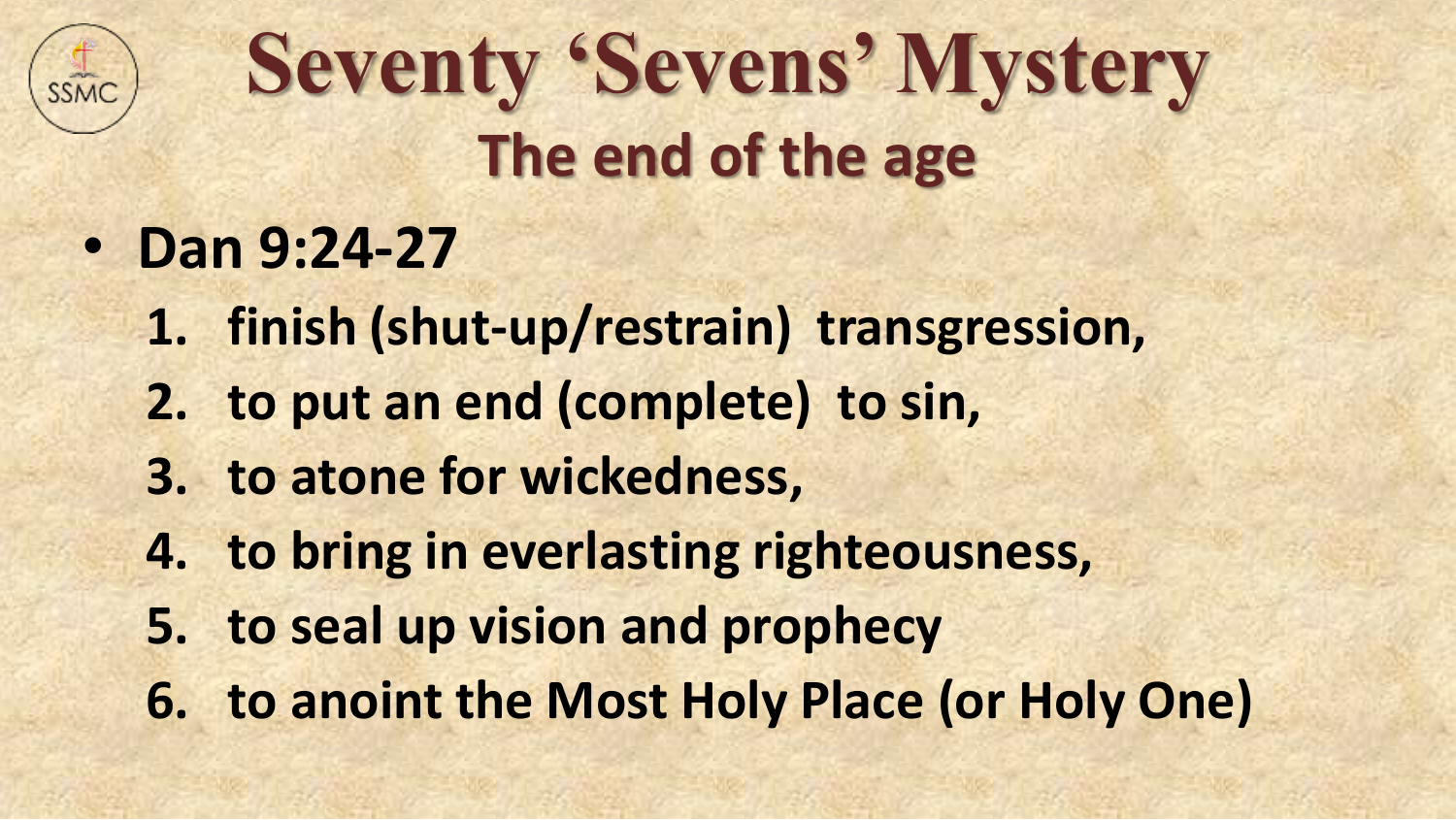

### **Seventy 'Sevens' Mystery The end of the age**

**Seven 'Sevens' 49 years**

**7 62 1**

**Sixty Two 'Sevens' ~ 434 years**

**Decree to Re-build Nehemiah 20th year Artarxerxes (455 BC)**

**Anointed One "Cut – Off"**

**Anti-Christ breaks treaty End to sacrifice/offering Abomination that causes desolation**

**One 'Seven**'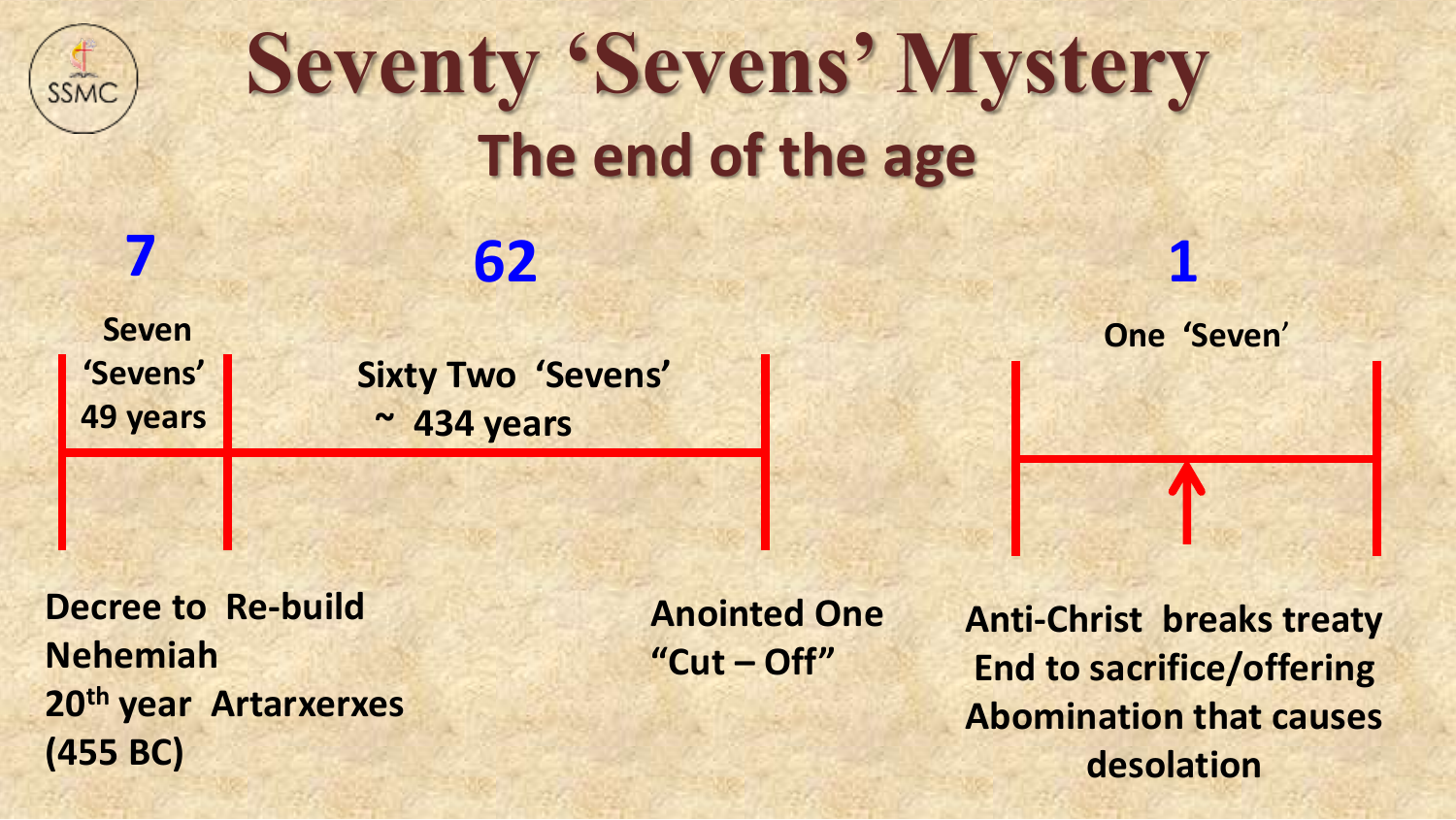

# **The End (Dan 12: 1-3)**

- **A time of great distress**
- **Those whose name in the book will be delivered**
- **Resurrection of the dead – to everlasting life or shame and everlasting contempt**
- **Rewards for the wise and those who turn many to righteousness**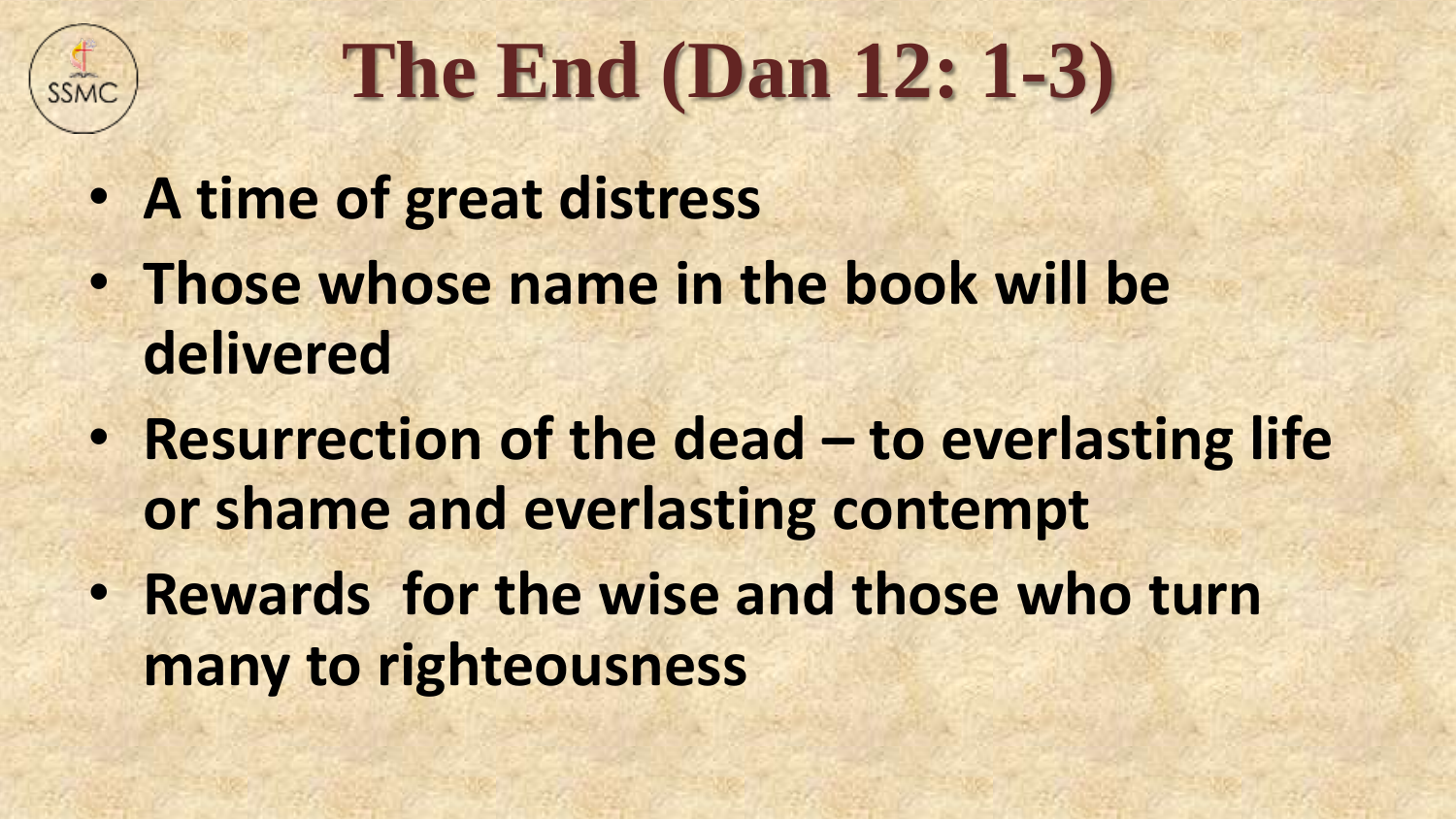

# **REFLECTION/APPLICATION**

# **GOD IS SOVEREIGN, HE DETERMINES WHEN AND HOW THE END SHALL COME**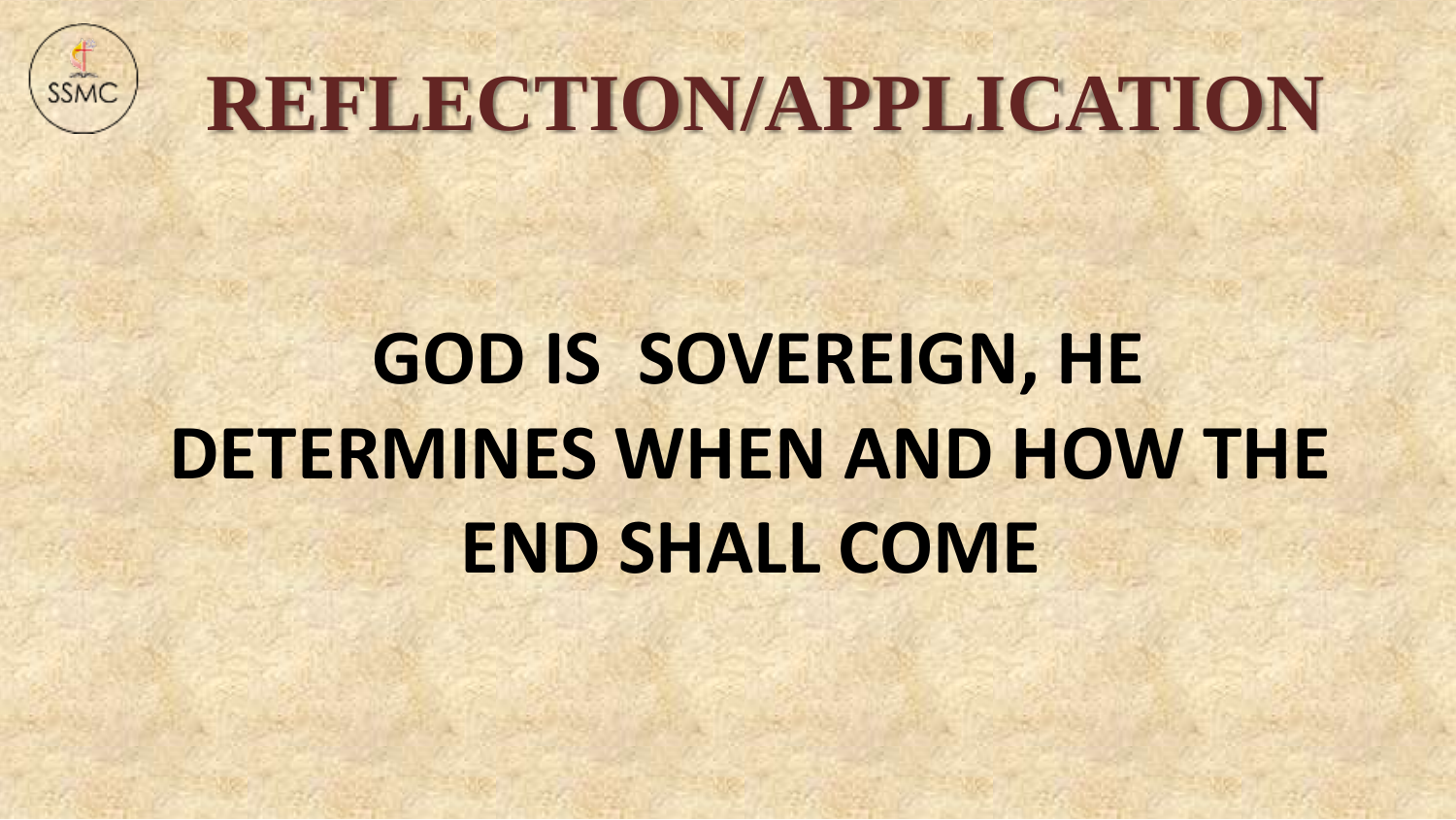

# **REFLECTION/APPLICATION**

# **PERSECUTION/SUFFERING CANNOT DESTROY FAITH IT PURIFIES, MADE SPOTLESS, IT REFINES**